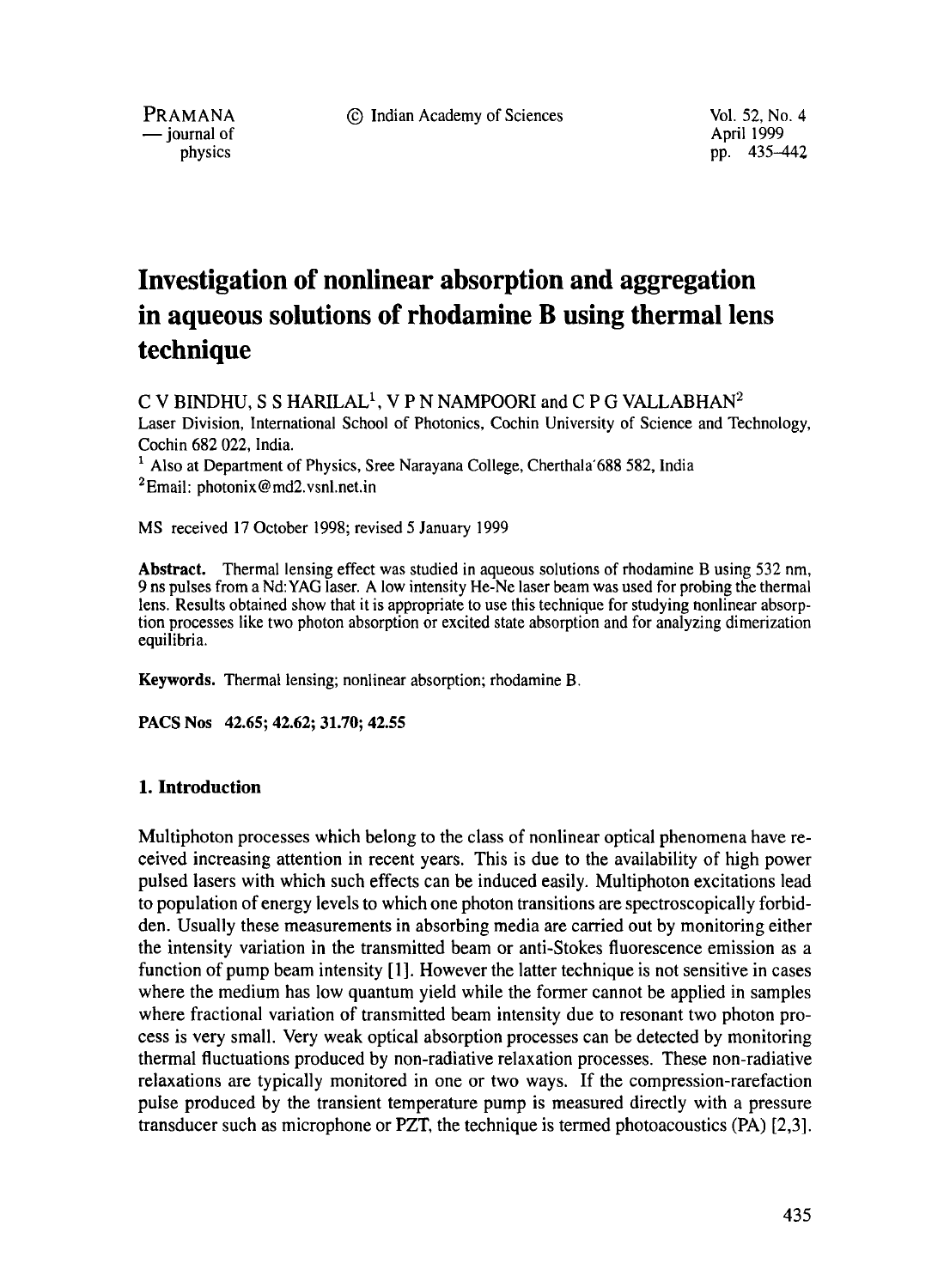Alternatively, the temperature/pressure gradient may be probed optically, since the resulting change will also produce a change in refractive index. Since the transient refractive index forms an effective lens, this technique is often called thermal lens (TL) [4,5].

Thermal lens formation results from absorption of the laser light. The absorption produces excited-state molecules which subsequently decay back to ground state. When the decay involves radiationless processes, localized temperature increases in the sample. Since the refractive index depends on temperature, there is a resulting spatial variation of refractive index which is equivalent to the formation of a lens within the medium. In the case of a liquid in a gaussian-shaped beam diverges or blooms. Thermal lens effect has been shown to be a valuable spectroscopic tool. It has been used in the study of weak spectral transitions as well as for quantum yield measurements [6], for the study of thermal properties of various materials [7] and rate and yield of photochemical reaction etc.. Indeed, thermal lens spectroscopy holds great promise in many areas where sensitive spectroscopic probes are needed.

In this paper, the utility of the thermal lens method for studying nonlinear absorption processes and aggregation phenomena which are taking place in aqueous solutions of rhodamine B laser dye is described. Xanthene dyes like rhodamine B show lasing action under appropriate conditions of excitation. As the state  $S_1$  has a radiative lifetime which is longer than the non-radiative relaxation times of the higher excited singlet electronic states, dye molecules in  $S_1$  can undergo absorptive transitions in addition to stimulated emissive transitions in the presence of a pump beam. Since laser dyes are usually pumped at an optical frequency corresponding to or greater than the  $S_0 \rightarrow S_1$  transition frequency the dye molecules may get excited to higher singlet states  $S_n (n > 1)$  via two photon absorption (TPA) or excited state absorption (ESA). The detailed study of these two processes is of great significance because of the widespread use of such dyes in tunable lasers. The highly efficient nonradiative relaxations  $S_n \to S_1$  release a large amount of thermal energy into the medium and hence such phenomena should be easily detectable by photothermal lensing technique.

The heat released by the nonradiative decay of the dye molecules turns the solution into a divergent lens which defocuses the beam. The TL signal can be expressed as the change of irradiance at the probe beam centre relative to its stationary value [8,9]

$$
S = \frac{I(t=0) - I(t=\infty)}{I(t=0)} \propto E^m,
$$
\n(1)

where  $E$  is the incident laser intensity,  $m$  is the number of photons involved in the generation of the TL signal,  $I(t = 0)$  and  $I(t = \infty)$  are the TL signal amplitude at time  $t = 0$  and  $t = \infty$  respectively. Hence by monitoring the dependence of TL signal amplitude on pump energy, one can identify the occurrence of different processes like one photon absorption  $(m = 1)$  and multiphoton absorption processes  $(m > 2)$ .

#### **2. Experimental set-up**

The schematic diagram and details of the experimental set-up is given elsewhere [5]. Briefly, the TL spectrophotometer consists of a pump source which creates the lensing and a probe beam which detects the thermal lens effect. 532 nm pulses from a Q-switched Nd:YAG laser was used as the heating source. The 632 nm beam from an intensity stabilized He-Ne laser probes the thermal lens formed in the dye solution. The sample solution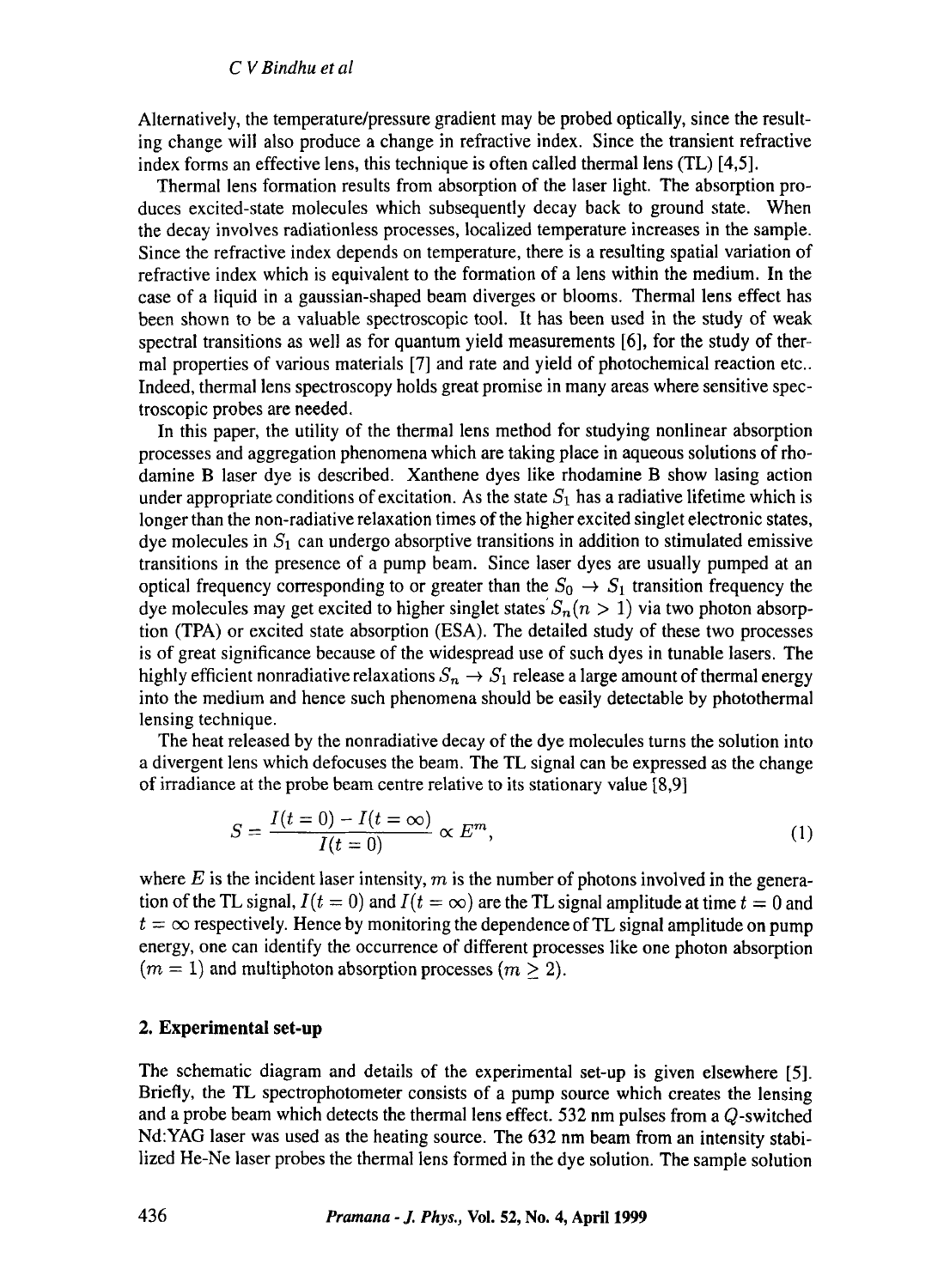taken in a quartz cuvette having pathlength 5 mm was placed in the pump beam path. Both the pump and probe laser beams were focused separately onto the sample cuvette and made to pass collinearly through it using suitable focusing optics and a dichroic mirror. The 532 nm radiation was blocked after the cuvette by a filter.

As the 532 nm radiation was passed through the sample containing cuvette, the molecules absorb some of the incident energy and get excited to higher energy levels. The subsequent deexcitation process can occur radiatively or nonradiatively. It is the nonradiative part that gives rise to thermal lens (TL) formation. The resulting refractive index gradient follows the intensity distribution of the exciting pump beam. The TL effect was detected by monitoring the intensity fluctuations in the centre of the probe beam. The TL signal was detected by sampling the intensity of the centre portion of the probe beam through a small aperture. In the present work the intensity of the center portion of the transmitted probe beam was detected by using an optical fiber. The fiber tip serves both as an aperture and as a light guide for the probe beam to the detector consisting of a monochromator-PMT assembly. The monochromator-PMT assembly tuned to the probe beam wavelength (632 nm) provides further filtering of the signal. The signal was recorded using a digital averaging oscilloscope (Tektronix TDS 220) for further processing. The oscilloscope was triggered by a synchronous trigger pulse from the Nd:YAG laser operated at5 Hz.

## **3. Results and discussion**

Rhodamine B (RhB), one of the most widely used dyes, has been found to lase in alcohol, water, ethylene glycol and PMMA. The appearance of RhB in the various media mentioned above has stimulated a further study on spectroscopic and structural properties of this dye in relation to the lasing mechanism. In the present work, TL measurements were performed in aqueous solutions of RhB. TL effect was studied for the concentration range of 8.55  $\times$  10<sup>-7</sup> mol/lt to 8.55  $\times$  $10^{-3}$  mol/lt and at various incident energy levels. Typical absorption spectrum of



Figure 1. Absorption spectrum of rhodamine B in water at a concentration of  $2.14 \times 10^{-5}$  mol/lt.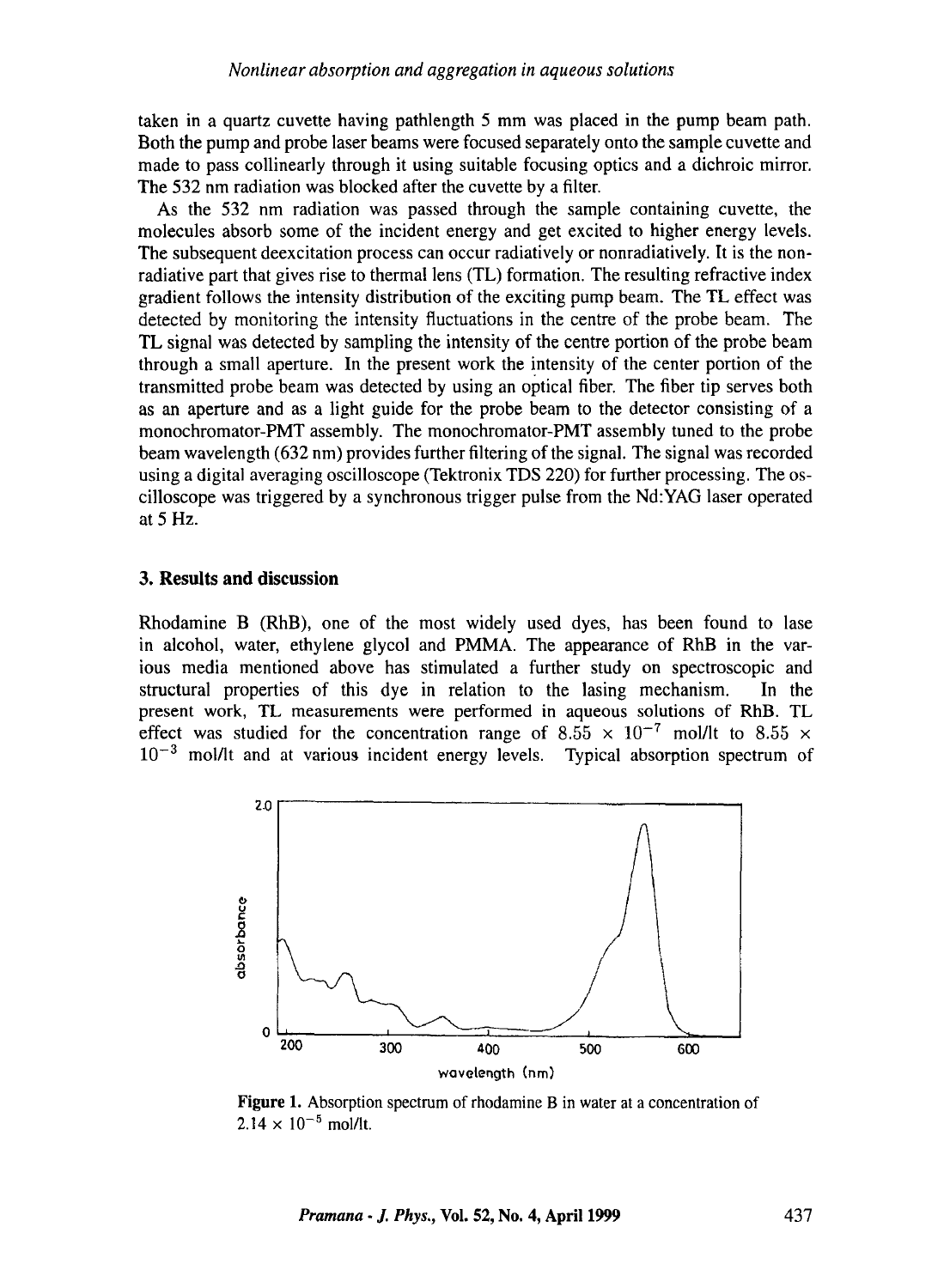

**Figure 2. Log-log thermal lens amplitude vs incident laser energy for Rh B in water**  (o - 8.5  $\times$  10<sup>-7</sup> mol/lt;  $\blacksquare$  - 4.3  $\times$  10<sup>-7</sup> mol/lt;  $\square$ - 8.5  $\times$  10<sup>-5</sup> mol/lt;  $\blacktriangle$  - 8.5  $\times$  10<sup>-4</sup> **mol/lt.)** 

RhB in water recorded with a UV-VIS spectrophotometer (Hitachi model 150-20) is shown in figure 1. From the spectra, it is clear that absorption of the probe wavelength  $(632 \text{ nm})$ is negligibly small and hence any perturbations due to the probe beam can be neglected.

Log-log plots of TL signal amplitude vs incident laser pulse energy were drawn for each sample. Typical log-log plots are given in figure 2 for different concentrations. From these figures it can be seen that the TL effect increases as incident laser energy increases due to enhanced absorption by dye molecules. At higher illumination the signal tends to saturate due to enhanced depopulation of the ground state. The variation of slope of the log-log plots was studied as a function of concentration of the solution and is given in figure 3. These results show that concentration of the dye molecules has a pronounced effect on the involvement of different nonlinear processes which are taking place in the medium.

At low concentrations, the slope is found to be  $\sim$  1 which indicates one photon absorption (OPA) is prominent. OPA at 532 nm raises the RhB molecules to a vibronic level of  $S_1$  state ( $\sim 18200 \text{ cm}^{-1}$ ). Molecules populating the various vibronic levels of  $S_1$ due to OPA will rapidly deexcite nonradiatively to the lowest vibrational levels in the  $S_1$ manifold in accordance with Franck-Condon principle so as to produce TL signals of lesser intensity and with a linear dependence on laser energy.  $S_1 \rightarrow S_0$  internal conversion is negligible for RhB in the monomer form due to its high quantum yield and comparatively large energy separation between these levels. The possibility for the intersystem crossing to the triplet levels can also be ruled out, since the pulsewidth of the pump laser  $t_p$  is  $\sim$  9 ns in our work such that  $t_p \ll 1/k_{st}$  where  $k_{st}$  is the  $S_1 \rightarrow T_1$  intersystem crossing rate which is  $1.7 \times 10^{6}$ s<sup>-1</sup> for RhB [10,11].

As the concentration increases the slope value becomes 2 which is an indication of the occurrence of different nonlinear absorption processes like TPA or ESA. There are few reports regarding the occurrence of TPA in xanthene dyes [12-16]. Rulliere and Kottis [ 12] investigated excited electronic states of rhodamine 6G solutions by means of two photon spectroscopy. They have explained the existence of TPA via symmetry considerations.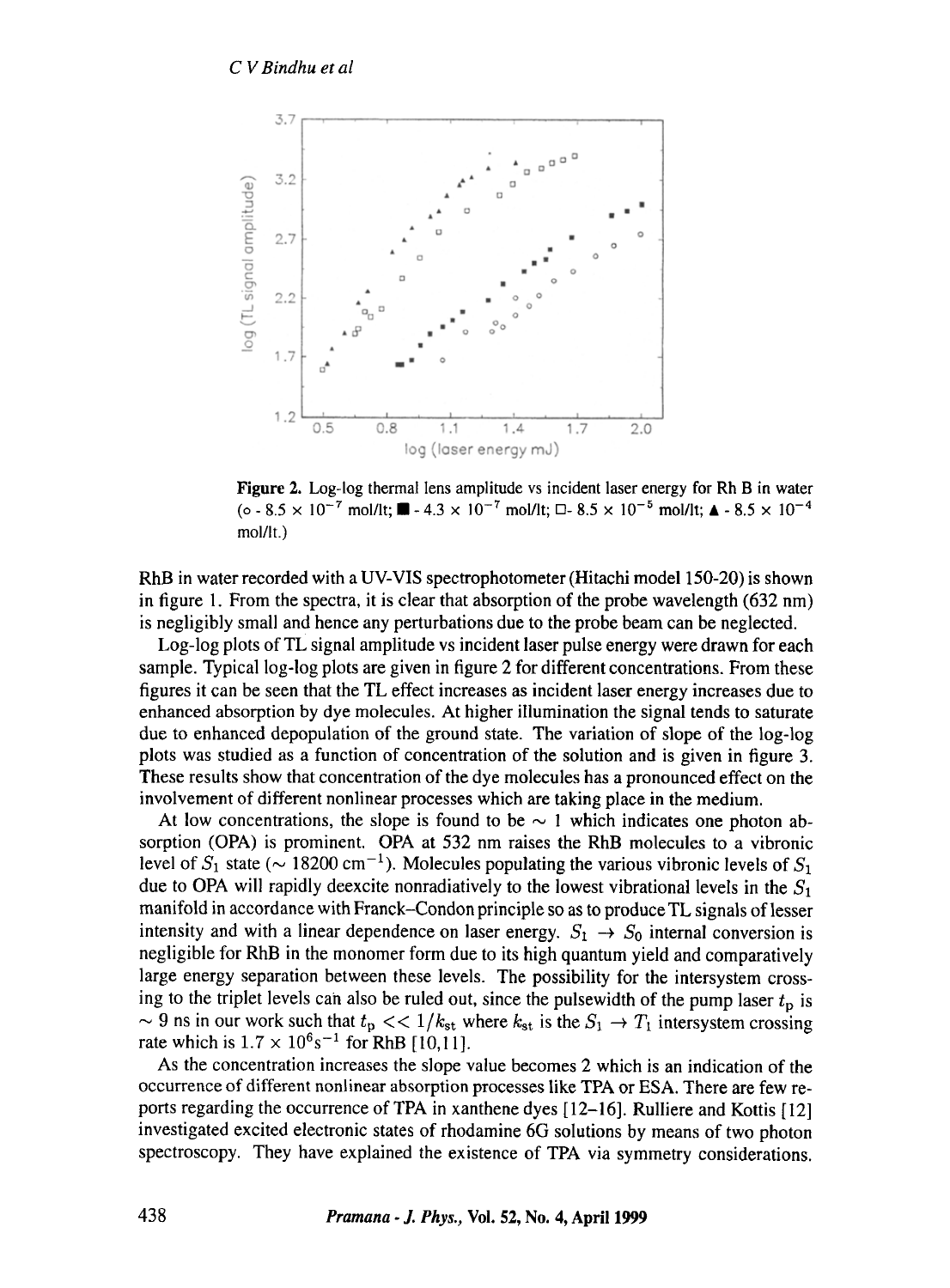

Figure 3. Variation of slope with concentration.

Recently Philip *et al* [16] obtained similar results using pulsed photoacoustic technique. The ns laser pulse increases the possibilities of ESA as compared to a picosecond or femtosecond laser sources [12]. Even though ans laser is used, being of high power output it provides good power density, sufficient enough to initiate nonlinear absorption. However, using the present experimental set-up, it is very difficult to distinguish between these two processes (TPA and ESA).

In solutions of much higher concentrations we have observed a slope of nearly 3 in the log-log plot for RhB. This is an indication of three photon absorption or a three step processes. Three step processes like  $S_0 \rightarrow S_3 \rightarrow S_n$  is less probable since the lifetime of  $S_3$  is so short that the fraction of the molecules excited to  $S_3$  which decay spontaneously to lower singlets is nearly one. After getting excited to  $S_3$  (by two photon process) the molecules depopulate the  $S_3$  level quickly and efficiently through nonradiative transitions before absorption from  $S_3$  can take place. So this type of three photon processes can safely be neglected. The likely process is that the RhB molecules in the  $S_0$  state may simultaneously absorb three photons and get excited to  $S_n$  levels. Another possible mechanism is the excited two photon absorption from the  $S_1$ . Both the above processes are probable at fairly high concentrations. Subsequent to excitation, the molecules deexcite from higher  $S_n$  levels nonradiatively giving rise to thermal lens signals of high intensity. Since the three photon absorption processes are more complex and less studied compared to other nonlinear phenomena, much more detailed studies on these aspects are needed to get a clear picture.

At much higher concentrations ( $> 2 \times 10^{-4}$  m/l), the slope value shows a decreasing tendency. Aggregation phenomena in the dye solution is expected to play a key role in this peculiar behaviour. It is reported that RhB molecules show extremely strong aggregation in aqueous solutions at concentration greater than  $10^{-4}$  mol/lt [17]. Considering the equilibrium between rhodamine monomers (m) and rhodamine dimers (d), at concentrations  $C<sub>m</sub>$  and  $C<sub>d</sub>$  respectively, and assuming that each component separately obeys Beer's law,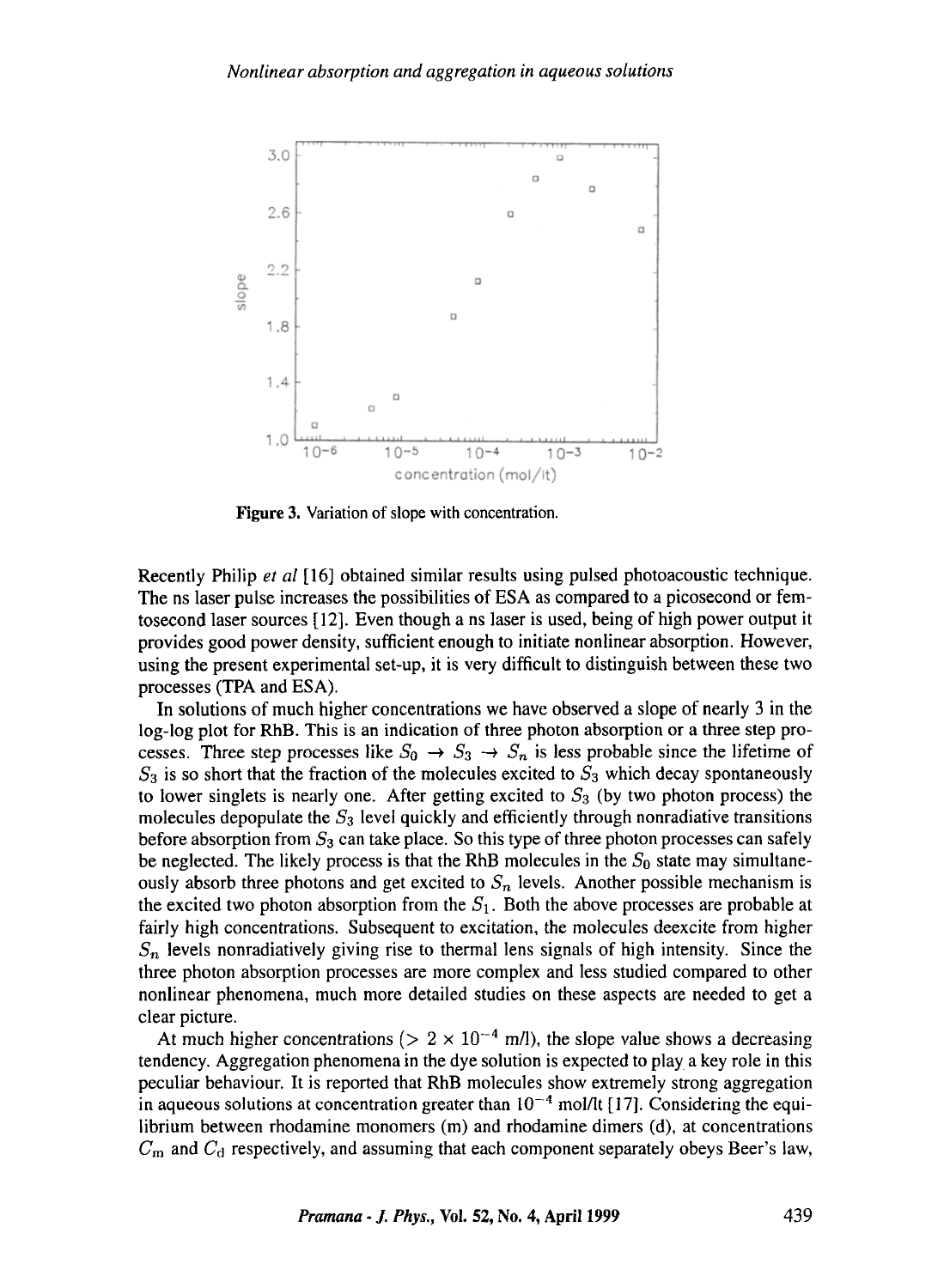the total absorbance of the solution is given by [ 18]

$$
A_{\rm t} = A_{\rm m} + A_{\rm d} = \frac{l}{2} \left( \epsilon_{\rm d} C_{\rm t} + (2\epsilon_{\rm m} - \epsilon_{\rm d}) \frac{\sqrt{1 + 8K_{\rm d}C_{\rm t}} - 1}{4K_{\rm d}} \right),\tag{2}
$$

where *l* is the optical path length,  $\epsilon_m$  and  $\epsilon_d$  the molar absorptivities of monomers and dimers, respectively, at the specified wavelength,  $K_d = C_d/C_m^2$ , the dimerization constant and

$$
C_{\rm t} = C_{\rm m} + 2C_{\rm d} \tag{3}
$$

the analytical concentration of the dye.

The amount of energy released as light (fluorescence) and as heat (thermal lens) for a solution of monomers and dimers in equilibrium will depend upon the sum of energies absorbed by each component,

$$
P_{\mathbf{a}} = P_{\mathbf{a(m)}} + P_{\mathbf{a(d)}}.\tag{4}
$$

Hence the thermal power liberated by the sample solution  $P_{th}$  is given by [18]

$$
P_{\rm th} = P_0 (1 - 10^{-A_t}) (A_{\rm m}/A_{\rm t} (1 - Q_{\rm f} \bar{\nu}_{\rm f}/\nu_{\rm a}) + A_{\rm d}/A_{\rm t}) \tag{5}
$$

where  $A_{\rm m}$ ,  $A_{\rm d}$ ,  $A_{\rm t}$  and  $Q_{\rm f}$  are the monomer, dimer, total absorbance and fluorescent quantum efficiency of the laser dye and  $\bar{\nu}_{f}$  and  $\nu_{a}$  represent average fluorescence frequency and absorbed frequency respectively. At higher concentrations we do observe a decrease in slope with increase in concentrations. In order to check the effect of aggregation on the TL signal formation, we have studied TL signal intensity vs concentration curves.

It has been observed that TL signal intensity is greatly influenced by the concentration of the dye solution. The variation of the TL signal intensity with concentration is given in figure 4 for different incident energy levels. The TL signal depends on the dimerization constant, the molar absorptivities and the fluorescence quantum yield of the dye solutions through (2). This fact can be inferred from our present experimental observations. For example, the signal intensity goes on increasing up to a particular concentration and then decreases with increasing concentration. According to (2) the TL signal is defined by two components: one component corresponding to the energy absorbed by monomers minus the radiant energy, and the other component corresponding to all the energy absorbed by the dimers. Dimerization contributes to decrease the first component (dimers are nonfluorescent which in turn decreases the value of  $Q_f$ ) and to increase the second component. The ratio  $A_m/A_t$  decreases at the same rate as  $A_d/A_t$  increases, but the variation of  $A_m/A_t$ is weighted by the term  $(1 - Q_f \bar{\nu}_f/\nu_a)$  which is small when the compound is highly fluorescent. The relative amount of energy absorbed by monomers and dimers depends on the dimerization constant and the relative molar absorptivities. Therefore as the concentration increases the second component in the square brackets of  $(2)$  for  $P_{th}$  increases faster and the thermal energy corresponding to the loss of two fluorescent monomers is more than compensated by that provided by the formation of one dimer. However, we observed a reduction in TL signal intensity at concentrations greater than 8.85  $\times$  10<sup>-4</sup> m/l. This may be due to the following reasons. (1) The emissive RhB monomer can be generated via deaggregation and energetically it can relax nonradiatively through energy transfer to aggregates. (2) With increase in concentration, the concentration of dimer  $C_d$  increases.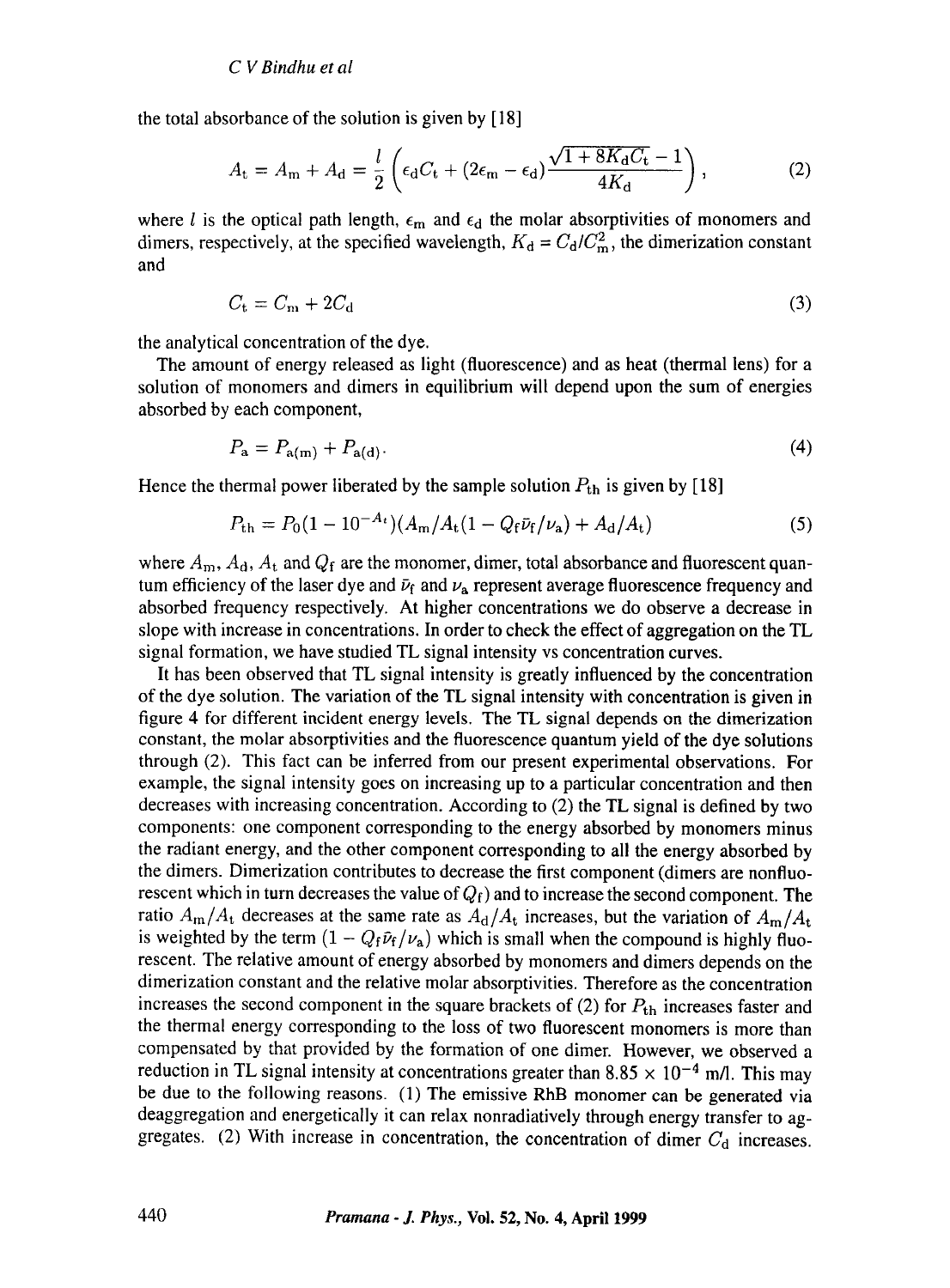

Figure 4. Variation of thermal lens signal strength as a function of concentration of the Rh B in water for different incident laser energies.

Since a dimer is a combination of two monomers  $(2m \leftrightarrow d)$ , the effective number density of the absorbing molecules becomes less at higher concentration because of the enhanced aggregation phenomena. One may doubt that the decrease in TL signal at higher concentrations may depend upon the cell pathlength due to the nonuniform heating effect. However, we observed similar results when experiments were repeated with a 1 mm cell.

# **4. Conclusions**

The thermal lens technique can be effectively utilized to study different nonlinear processes that are occurring in the RhB laser dye. The ease of the setting up and use of the apparatus are very attractive for such a task and the method appears to be complementary to other spectroscopic techniques. It has been observed that the nonlinear properties of the dye molecules vary with concentration. At lower concentrations one photon absorption is prominent. As the concentration increases occurrence of TPA or ESA is evident, although both the processes are indistinguishable from each other using the present experimental set-up.

It will be very appropriate to use TL spectrometry for analyzing dimerization equilibria because this method is sensitive and should be useful over a wide range of concentrations. The TL method is more efficient to detect dimerization equilibria especially because variation of thermal energy involved in such equilibria is generally more important than the variation of absorbance and fluorescence. We have also noticed a peculiar concentration dependence curve of TL signal amplitude.

## **Acknowledgements**

Financial support from Department of Science and Technology (Govt. of India), UGC and CSIR is gratefully acknowledged. The authors are also thankful to Dr. Reji Philip, Tata Institute of Fundamental Research, Mumbai for useful discussions.